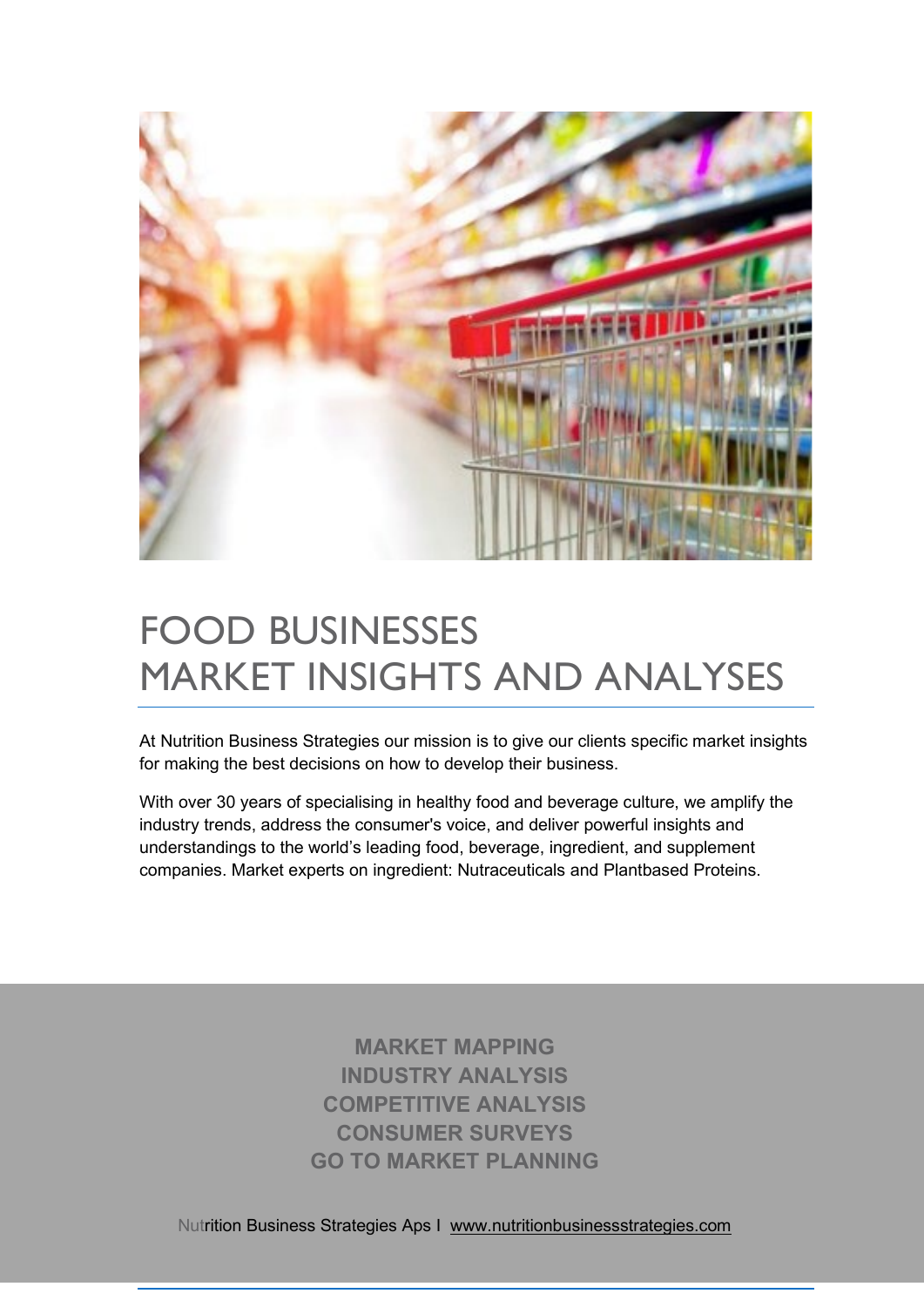

## **METHODS**

We arrange two workshops.

- 1. In first workshop, we define targets.
- 2. Then we do a deep dive investigation based on a mutually defined brief covering visions and goals.
- 3. Our next session presents our findings and moderates everyone's discussions to decide necessary sales and marketing strategies, resulting in a go-to-market, marketing, and sales focus plan.

We are asking many questions to establish what your go-to-market strategy should entail. We will precisely describe methods in detail in each report.

# **MARKET MAPPING - INDUSTRY SEGMENTATION**



We deep dive by together defining the following insight needs. As we go deeper and deeper, some of the data will be modelling on an 80:20 basis (20% exact data modelled to 100% market)

- Geography by Continents, Countries, or Regions
- Values and Volumes
- Product Sectors, Product Technology, Product Compositions and Positioning (Premium, Discount, Private Label), Service Categorisations (Retail, B2B Service, Online Shops, Multi-Level Marketing)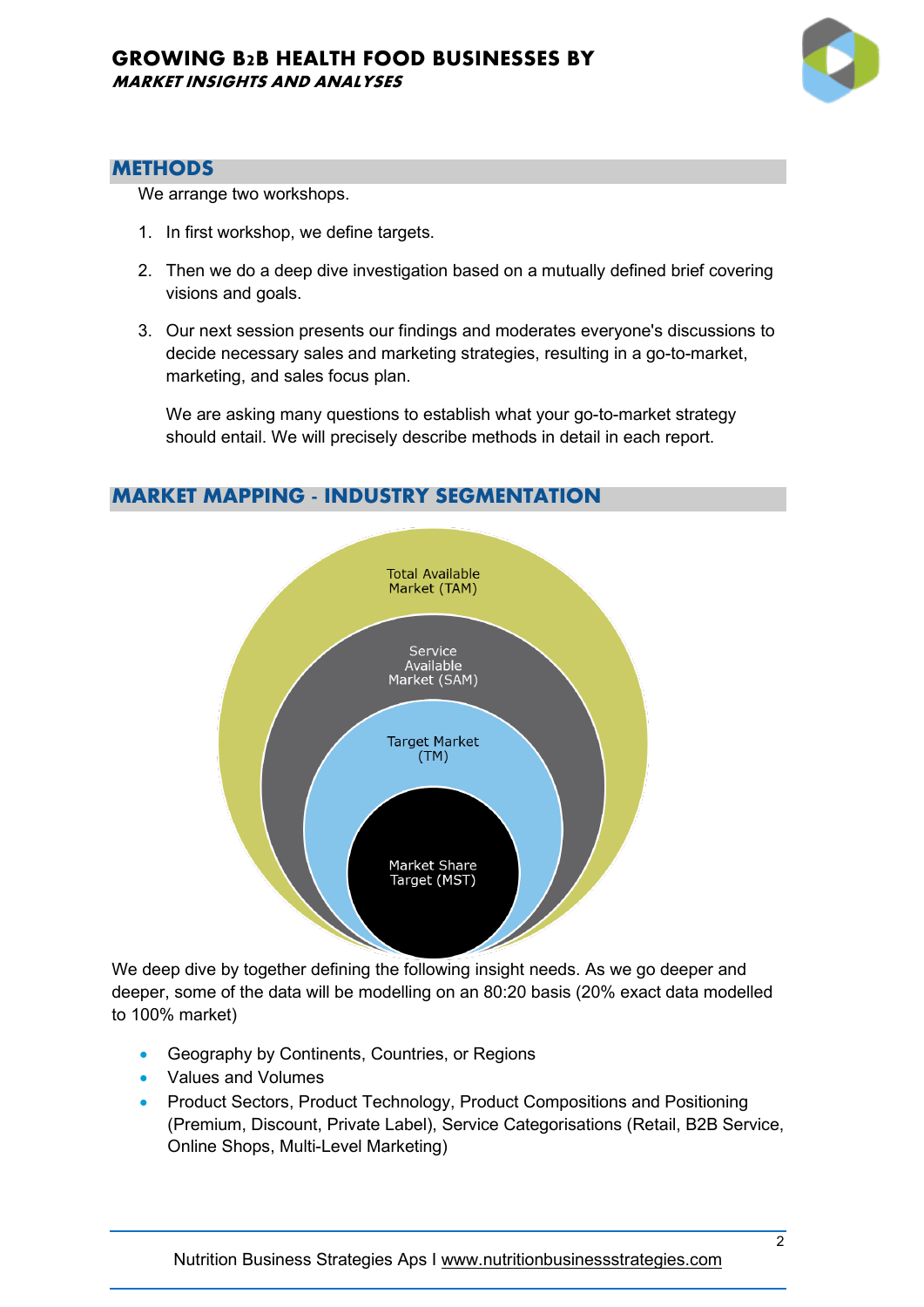

- **Total Available Market –** Represents Global Market split on Geography, Split on Volumes and Sales Values
	- **Serviceable Available Market –** A Subset that represents geographical reach, available product sectors, modelled volumes, and values in this market
	- **Target Market –** A subset that represents selected product and industry sectors, modelled volumes, and values

## **COMPETITIVE LANDSCAPE**

When you start a new business activity within the health food industry, whether B2C or B2B, there will always be competition out there.

You may well be aware of some of these competitors. However, it is valuable for building your outreach strategy to understand the whole picture. There may be competitors in the global market that you may not know. We find them via patent search and industry forums. Small companies may have a solid revenue to bolster them in price competition.



Companies may sell similar products or even offer the same benefit to your designated clients. It may be worth assessing their market position in-depth to ensure that you do not get surprises later. It is also good to know their financial strength and technology in the production process, patents, regulatory registrations, branding, and how they communicate with their clients. A competitive survey will assist you in building a more robust marketing plan and a more informed sales activity.

We work with you to establish an overview of:

- **Direct competitors -**Products, Science & Technologies
- **Supply Chain –** Raw Material and Production Controls
- **Sales Channels –** Distributors, Agents, Account Managers, and Key Accounts
- **Messaging –** PR and Marketing Effort
- **Uniqueness -** Patents & Market Positioning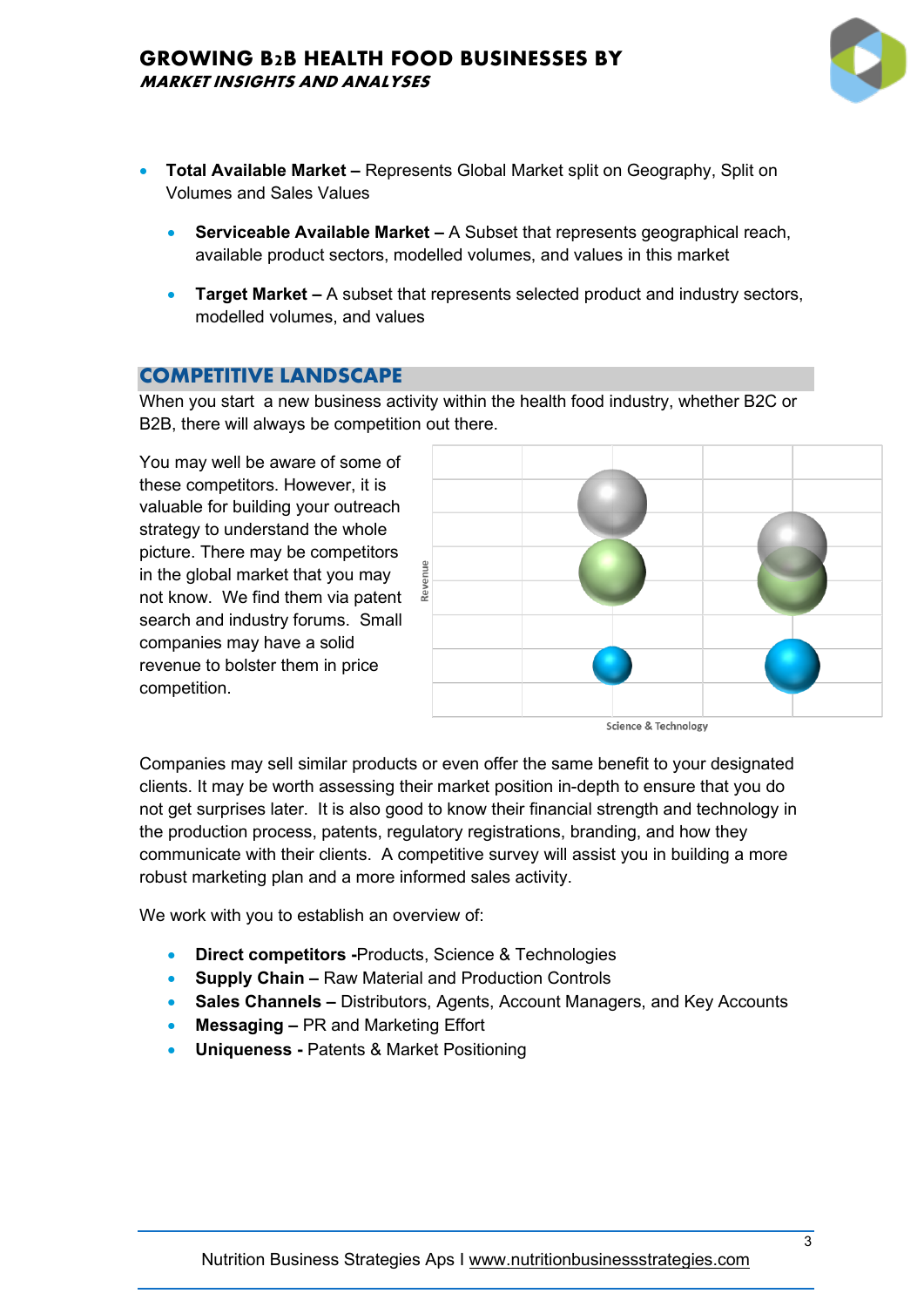# **SWOT Analysis**

- **Strengths –** What strengths does the company have now and how will these strengths evolve moving forward?
- **Weaknesses –** What are the deficiencies in the services? Which areas of the business should be improved first?
- **Opportunities –** How can the business leverage partnerships and new innovations to grow the business? Which other segments of the industry would the company consider entering in future?
- **Threats –** Are there external factors (controllable and uncontrollable) that could potentially stifle cash flow or business growth?

## **STRENGTHS**

- Advantage
- **Capabilities**
- Assets, people
- Experience • Financial
- reserves
- Value proposition
- Price, value, quality

## **OPPORTUNITIES**

- Areas to improve
- New seaments
- Industry trends
- New products
- New innovations
- Key partnership



**WEAKNESSES**

- Disadvantages
- Gap in capabilities
- Cash Flow
- Suppliers
- Experience
- Areas to improve
- Causes of lose sales

## **THREATS**

- Economy movement
- Obstacles faced
- Competitor actions
- Political impacts
- Environmental effects
- Loss of key staff
- Market demand

Once the SWOT analysis is complete, consider the following aspects of the business:

- How will the business' strengths help capitalise on available opportunities while minimising threats?
- How will the business' weaknesses prevent it from maximising on these opportunities?
- How will the business' s weaknesses expose it to threats?

4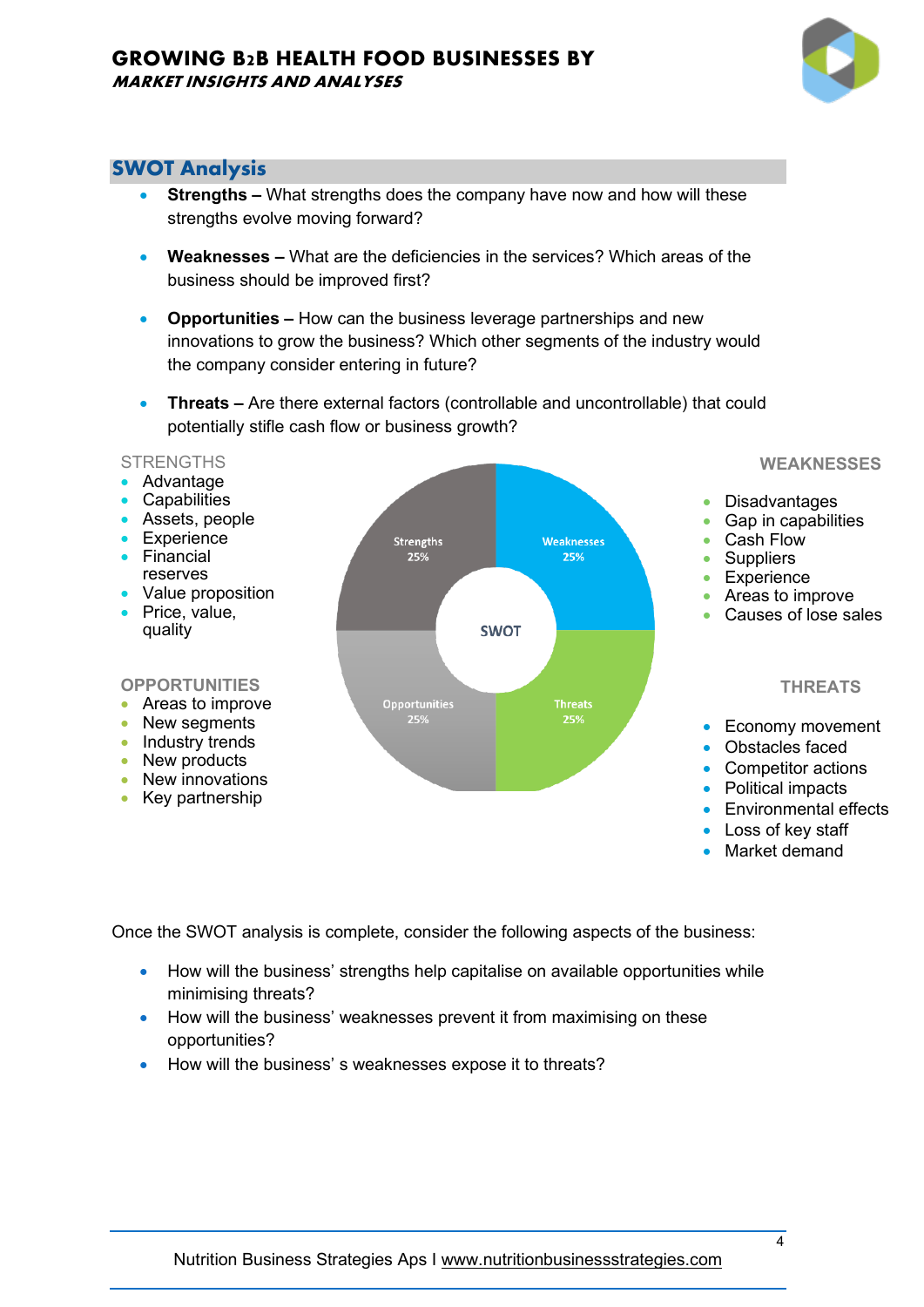

# **INGREDIENT ANALYSIS**

Our proprietary benchmarking analysis of your ingredient product or choice for NPD formulation can be assessed by a model to compare alternative ingredient choices.



# **PORTER'S FIVE FORCES (DYNAMICS)**

We present your business project in a well-established model, a method of analysing the operating environment of a competition of a business. It draws from industrial organisation economics to derive five forces that determine the competitive intensity and, therefore, the attractiveness of an industry in terms of its profitability.

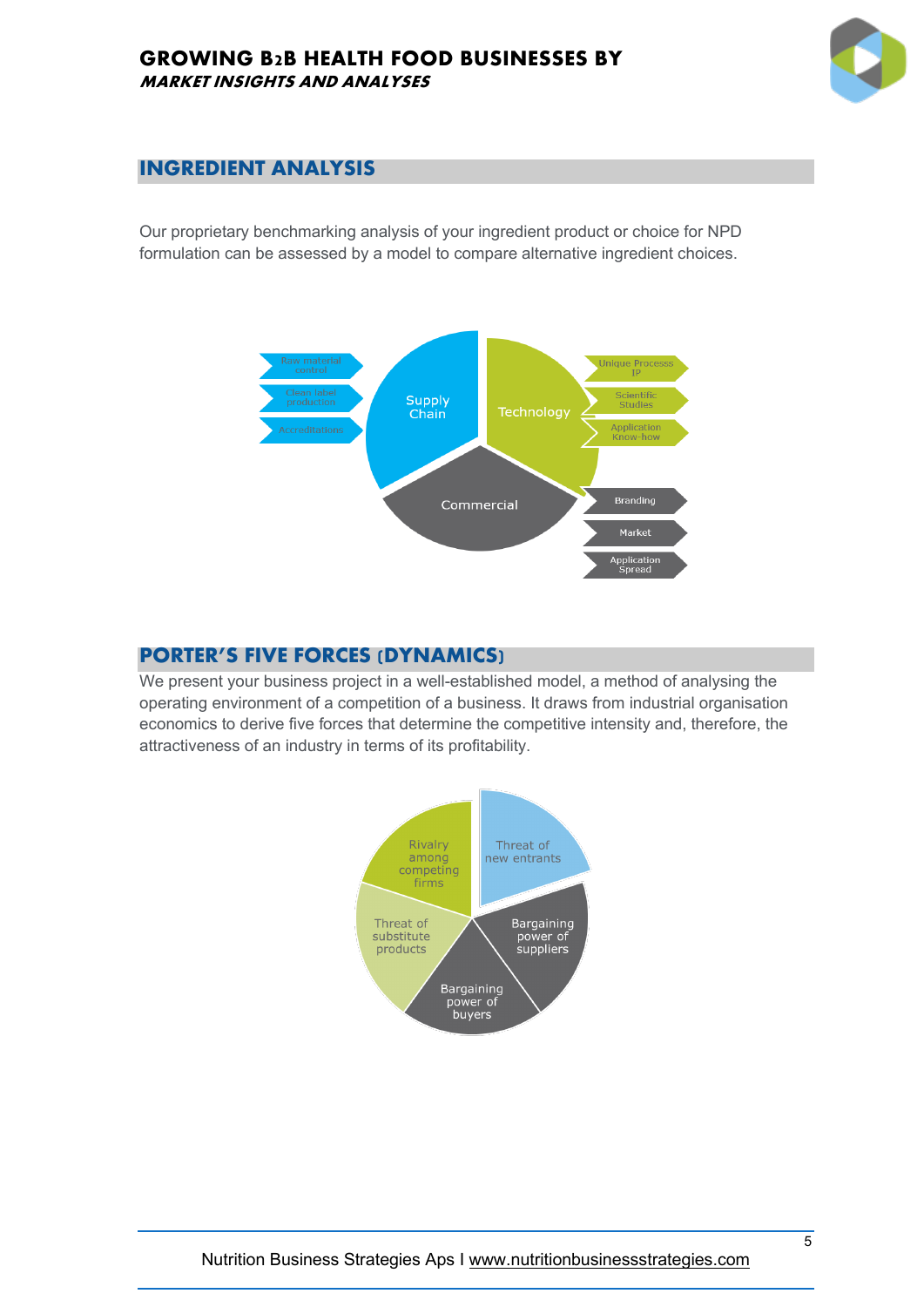

# **GO TO MARKET & GAP ANALYSIS**

As part of a workshop, we will discuss the seven most important questions in detail.



Then we create a strategic G2M operational plan and scrutinise it to establish actions in need of resource or outside expertise.

## **STRATEGIC VS CONCEPTUAL**

You can perform a concrete gap analysis that looks at the real world or a conceptual one that examines hypothetical scenarios. Conversely, we use facts and data for a factual analysis. While you can use the same template in both exercises, you will need to make assumptions about which parameters to use when performing a conceptual gap analysis.

## **STRATEGIC VS OPERATIONAL**

A gap analysis can be strategic and focus on the overall organisation and the planning and execution at that level, or it can be operational and focus on the day-to-day work of a team or department. Since both methods are based on real-world situations, there is no need to make assumptions.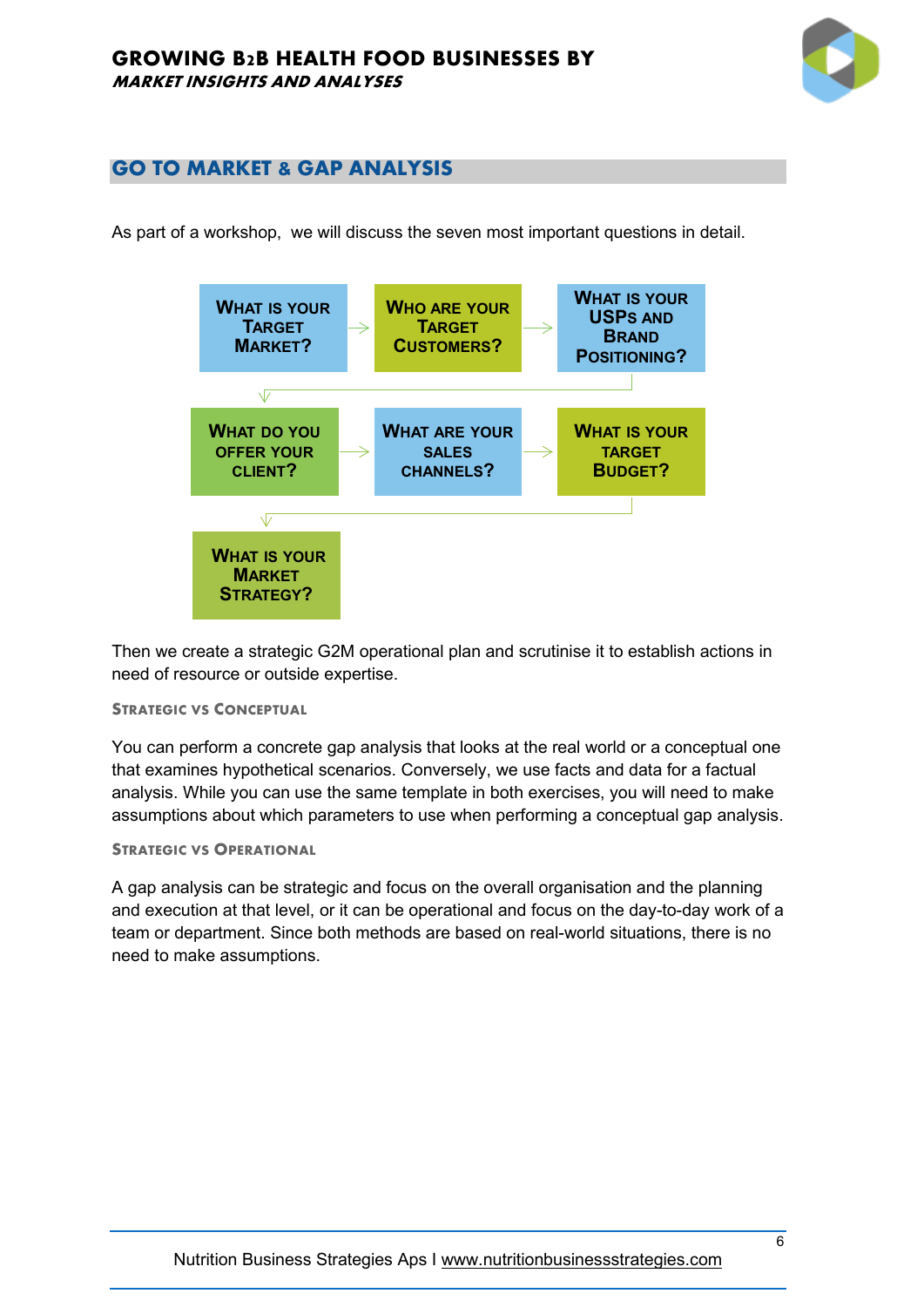

## **CONSUMER INSIGHTS**

If your company is selling directly to consumers (B2C), it is crucial to understand what



consumers think of your product and the category. This will help you sharpen your advertising and communication strategies. Even if you are selling B2B, it is vital to understand how consumers think about an ingredient or a product, as they eventually drive the demand for your B2C client. Understanding which consumer profile is most attracted to your product is also important. We facilitate pan-European consumer studies in two ways direct surveys or product pick up

and analysis.

**ONLINE SURVEY:**

We have access to more than 250 million respondents, engaging them via more than 140k Apps partners in more than 160 countries. Our tool respects data privacy rules. At Nutrition Business Strategies, we focus on European consumers. We screen the respondents according to agreed criteria and work with you to build a questionnaire with single or multiple selection questions, open-ended questions, ratings, choice matrices. We make the queries in the following languages: English (UK), German, French, Italian, Spanish or by your choice. We can segment respondents in many different ways, such as Nationality, Consumer Age (Generations), Gender, Demographics (Education, Income, Employment Status).

## **PRODUCT PICKING:**

Today, consumer health products are increasingly sold online. Our online stringers have access to the largest online marketplaces in Europe to purchase or capture product pack pictures and product attributes. We access all major supermarkets, gym shops, online drugstores and can provide you with a product report analysing:

Pricing, Product Claims, Product Composition: Ingredient listing, Nutritional profiles, Consumer consumption Advice



## **INDUSTRY EXPERT FEASIBILITY INPUT**

We use our network of food and nutrition industry seniors to get pointers on how they see your opportunity for marketing your products. This is achieved by establishing the Unique Selling Propositions of your products and asking them how they interpret your propositions. We perform kind of focus groups by doing one-to-one interviews recording specific comments to your value proposition or sending out a particular questionnaire, asking about how they see the market and product in terms of various parameters, such as:

• Consumer Demands and Sentiments